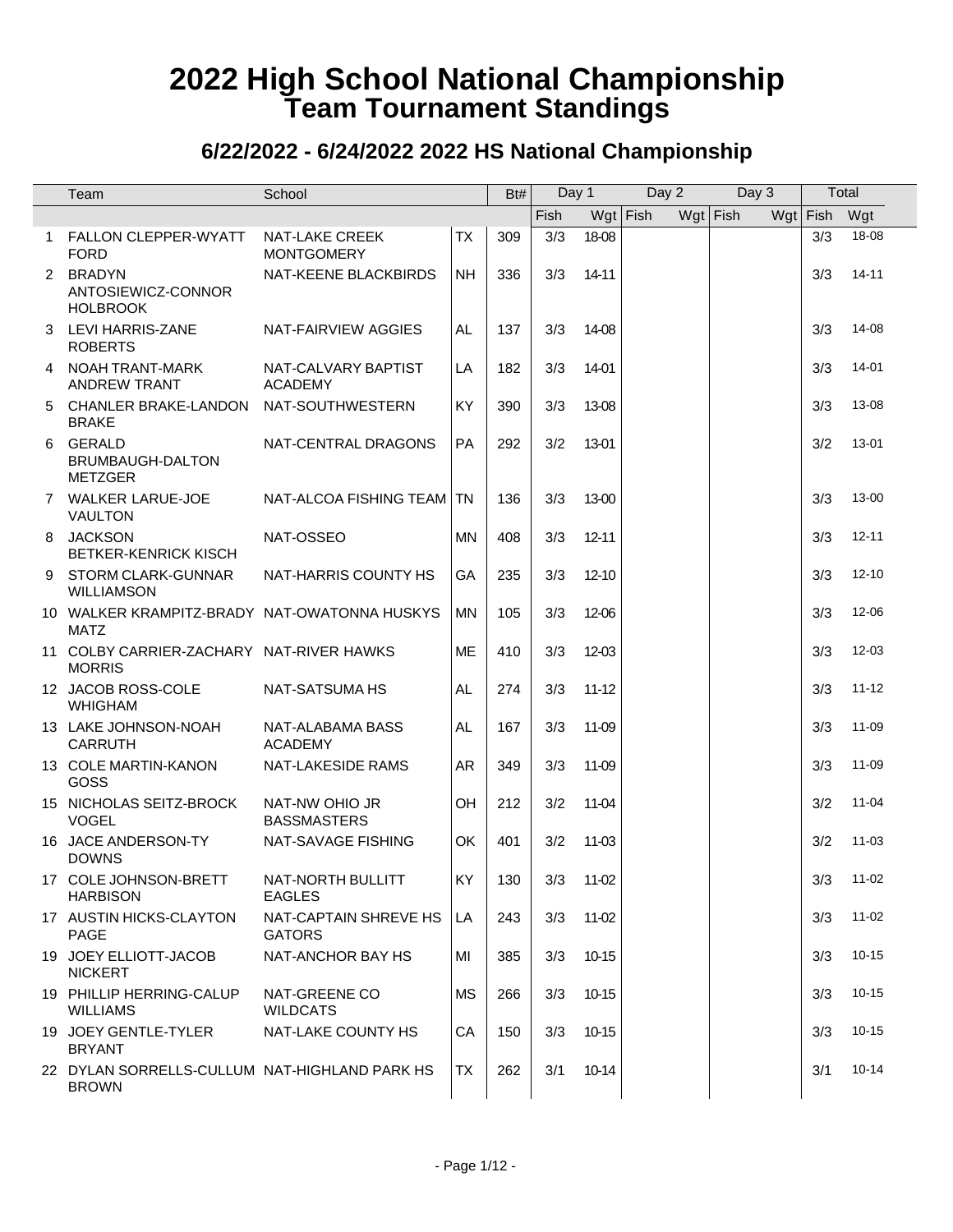| Team                                                         | School                                                      |           | Bt# | Day 1       |          | Day 2      | Day 3      | Total    |           |
|--------------------------------------------------------------|-------------------------------------------------------------|-----------|-----|-------------|----------|------------|------------|----------|-----------|
|                                                              |                                                             |           |     | <b>Fish</b> |          | $Wgt$ Fish | $Wgt$ Fish | Wgt Fish | Wgt       |
| 23 IAN CARTER-COLBY DARK                                     | NAT-NORTHEAST LA HS<br><b>ANGLERS</b>                       | LA        | 103 | 3/3         | 10-13    |            |            | 3/3      | $10 - 13$ |
| 24 JOHN RANDALL<br>STANSBURY-RHETT<br><b>ANDERSON</b>        | NAT-DARBONNE WOODS<br><b>CHARTER</b><br><b>TIMBERWOLVES</b> | LA        | 208 | 3/2         | 10-12    |            |            | 3/2      | $10 - 12$ |
| 25 CARSEN<br>ADCOCK-MICHAEL (RILEY)<br><b>PITMAN</b>         | NAT-HAUGHTON HS BUCS                                        | LA        | 247 | 3/3         | 10-09    |            |            | 3/3      | 10-09     |
| 26 ELIJAH BENSON-BRAEDON NAT-DAWSON COUNTY<br><b>HUBBARD</b> | <b>TIGERS</b>                                               | GA        | 48  | 3/3         | 10-07    |            |            | 3/3      | $10 - 07$ |
| 26 JUSTIN JAMES-JACOB<br><b>LONGLOIS</b>                     | NAT-MAURICEVILLE<br><b>BEARS</b>                            | <b>TX</b> | 333 | 3/3         | 10-07    |            |            | 3/3      | $10 - 07$ |
| 28 AIDAN MASS-JOE PUCEL                                      | NAT-WAYZATA TROJANS                                         | MN        | 416 | 3/3         | 10-05    |            |            | 3/3      | $10 - 05$ |
| 29 KALEB BUTTS-LUKE<br><b>MCGUFFIN</b>                       | <b>NAT-CHS ANGLERS</b>                                      | SC        | 157 | 3/3         | 10-04    |            |            | 3/3      | $10 - 04$ |
| 30 EVAN HOWE-DRAKE<br>WADSWORTH                              | NAT-NORTH DESOTO<br><b>GRIFFINS</b>                         | LA        | 19  | 3/3         | 10-03    |            |            | 3/3      | $10 - 03$ |
| 30 CARSON EWEN-RYDER<br><b>LINDON</b>                        | NAT-POWELL CO HS                                            | KY        | 295 | 3/3         | 10-03    |            |            | 3/3      | $10 - 03$ |
| 30 HADEN RYZA-DALLON<br><b>HOSKINS</b>                       | NAT-IDAHO STUDENT<br><b>ANGLERS</b>                         | ID        | 276 | 3/3         | 10-03    |            |            | 3/3      | $10 - 03$ |
| 33 KADEN SNAVELY-LOGAN<br>CARDWELL                           | NAT-CENTRAL FLORIDA<br>ANGLERS                              | FL.       | 351 | 3/2         | 10-03    |            |            | 3/2      | $10 - 03$ |
| 34 ZACHARY HALBERT-GRAY<br><b>ALLUMS</b>                     | NAT-BENTON HIGH<br><b>TIGERS</b>                            | LA        | 90  | 3/3         | 10-02    |            |            | 3/3      | $10 - 02$ |
| 35 PEYTON<br>BENNETT-ZACHARY<br><b>MCMILLAN</b>              | NAT-NE LOUISIANA HS                                         | LA        | 249 | 3/3         | 10-01    |            |            | 3/3      | $10 - 01$ |
| 36 CLAYTON ELLIS-GREY<br><b>HOLLAND</b>                      | NAT-SALTILLO TIGERS                                         | <b>MS</b> | 210 | 3/2         | $9 - 15$ |            |            | 3/2      | $9 - 15$  |
| 37 JAMES MURPHY<br><b>JR-HAYDEN WHITE</b>                    | NAT-GILBERT CHRISTIAN                                       | AZ        | 185 | 3/3         | $9 - 14$ |            |            | 3/3      | $9 - 14$  |
| 38 MATHEW PITCHER-REIN<br><b>GOLUBJATNIKOV</b>               | NAT-PITTSFORD VIKINGS                                       | <b>NY</b> | 222 | 3/3         | $9 - 12$ |            |            | 3/3      | $9 - 12$  |
| 39 GRADY JOHNSON-TRIPP<br><b>BERLINSKY JR</b>                | NAT-OSCEOLA ANGLERS                                         | FL        | 232 | 3/2         | $9 - 12$ |            |            | 3/2      | $9 - 12$  |
| 40 BRADEN BARTRON-ZION<br><b>DUNAWAY</b>                     | NAT-INDIANA SOUTH                                           | IN        | 252 | 2/2         | $9 - 12$ |            |            | 2/2      | $9 - 12$  |
| 41 JACKSON DAVIS-COOPER<br><b>PARKER</b>                     | NAT-IAHS INDIANS                                            | <b>MS</b> | 141 | 3/3         | $9 - 09$ |            |            | 3/3      | $9 - 09$  |
| 41 COOPER WRIGHT-ELI<br><b>SCHEIDEMAN</b>                    | NAT-BECKER HS TEAM                                          | ΜN        | 17  | 3/3         | $9 - 09$ |            |            | 3/3      | $9 - 09$  |
| 43 MICAH BELT-JAEDON DAN                                     | NAT-KIOWA COWBOYS                                           | OK        | 200 | 3/3         | $9 - 07$ |            |            | 3/3      | $9 - 07$  |
| 43 SHANE LONG-SAWYER<br><b>STRONG</b>                        | NAT-GLIDE HS WILDCATS                                       | <b>OR</b> | 131 | 3/3         | $9 - 07$ |            |            | 3/3      | $9 - 07$  |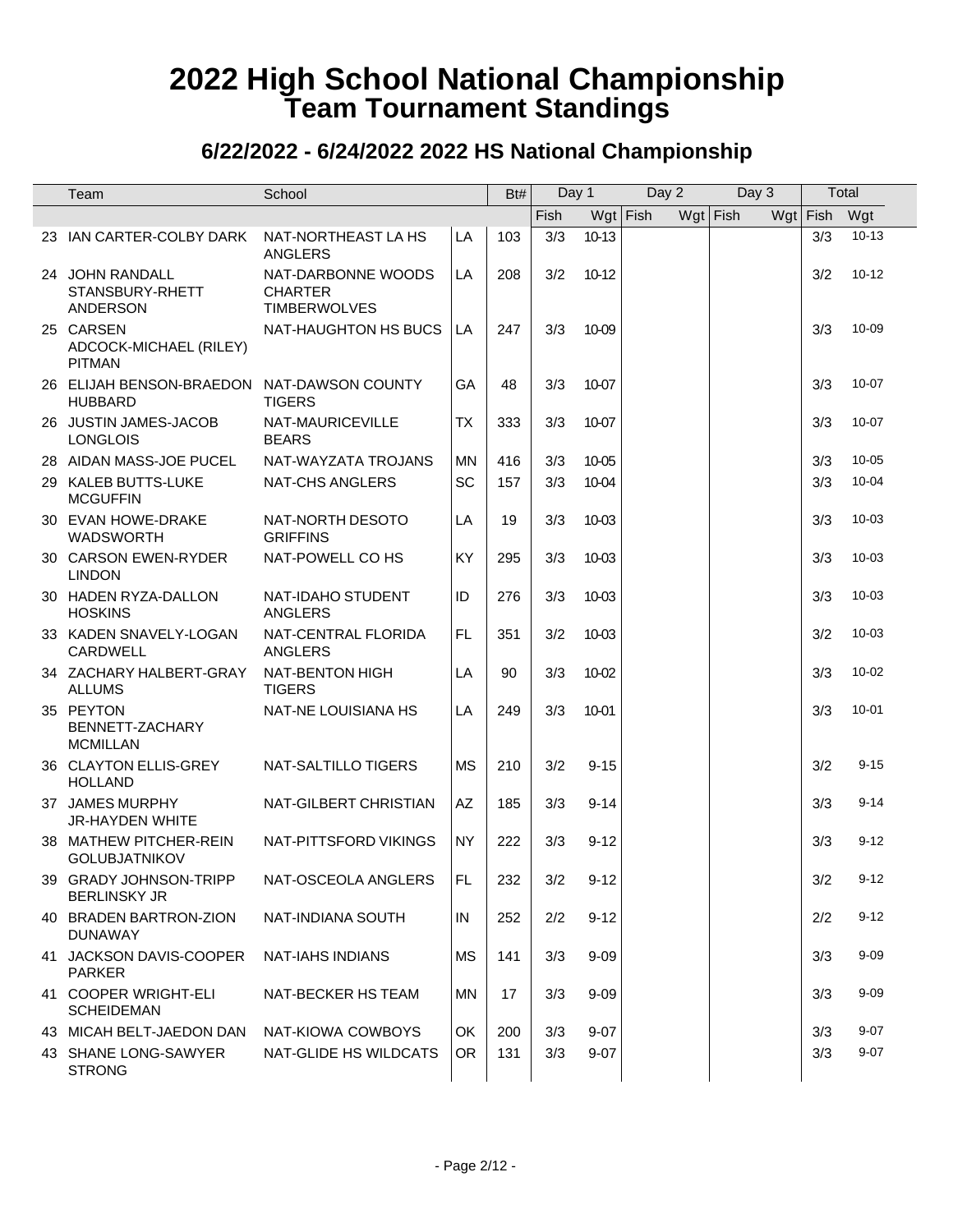| Team                                                                | School                                    |           | Bt# | Day 1 |          | Day 2      | Day 3      | Total    |          |
|---------------------------------------------------------------------|-------------------------------------------|-----------|-----|-------|----------|------------|------------|----------|----------|
|                                                                     |                                           |           |     | Fish  |          | $Wgt$ Fish | $Wgt$ Fish | Wgt Fish | Wgt      |
| 45 KADEN<br>RAICHEL-CHANDLER<br><b>MARCILLE</b>                     | NAT-SCOTTSBURG HS                         | IN        | 242 | 3/3   | $9 - 06$ |            |            | 3/3      | $9 - 06$ |
| 46 NATHAN MOORE-STEWART NAT-KIRK ACADEMY<br><b>MOORE</b>            |                                           | <b>MS</b> | 331 | 3/3   | $9 - 04$ |            |            | 3/3      | $9 - 04$ |
| 46 AUSTIN ROBINSON-SAM<br><b>LOVVORN</b>                            | <b>NAT-BREMEN HS</b>                      | GA        | 372 | 3/3   | $9 - 04$ |            |            | 3/3      | $9 - 04$ |
| 48 ANDREW JONES-CARSON<br><b>UNDERWOOD</b>                          | NAT-HEWITT TRUSSVILLE<br>НS               | AL        | 375 | 3/3   | $8 - 15$ |            |            | 3/3      | $8 - 15$ |
| 49 BRENDAN VINTON-CHASE<br><b>MARTIN</b>                            | NAT-RANDOLPH<br><b>GALLOPING GHOSTS</b>   | VT        | 387 | 3/3   | $8 - 13$ |            |            | 3/3      | $8 - 13$ |
| 49 AJ MCGEE-EVAN DUNN                                               | NAT-BIBB CO CHOCTAWS                      | AL        | 286 | 3/3   | $8 - 13$ |            |            | 3/3      | $8 - 13$ |
| 51 JD FARAGE-TANNER<br><b>CLEGHORN</b>                              | NAT-EAST CO ANGLERS                       | CA        | 133 | 3/2   | $8 - 11$ |            |            | 3/2      | $8 - 11$ |
| 51 MASON WHITE-LEVI<br>SINGLETARY                                   | NAT-COOK HS ANGLERS                       | GA        | 328 | 3/2   | $8 - 11$ |            |            | 3/2      | $8 - 11$ |
| 53 KOLBY COX-THOMAS<br><b>MOORE</b>                                 | NAT-EDMOND N HS                           | OK        | 9   | 3/3   | $8 - 10$ |            |            | 3/3      | $8 - 10$ |
| 54 LUKE COLEMAN-BOBBY<br><b>MCCRAY</b>                              | NAT-ONEONTA REDSKINS                      | AL        | 404 | 3/3   | $8 - 09$ |            |            | 3/3      | $8 - 09$ |
| 54 BRAEDEN SADLER-RIVER<br><b>BLANTON</b>                           | NAT-GRAYSON COUNTY<br><b>HS</b>           | KY        | 307 | 3/3   | $8 - 09$ |            |            | 3/3      | $8 - 09$ |
| 54 BRYCE MCDONALD-ETHAN NAT-PAINTSVILLE TIGERS<br><b>ELLIOTT</b>    |                                           | KY        | 226 | 3/3   | $8 - 09$ |            |            | 3/3      | $8 - 09$ |
| 57 MAKENZIE BAILEY-DALTON NAT-WINTER SPRINGS<br><b>BAILEY</b>       |                                           | FL.       | 321 | 3/2   | $8 - 08$ |            |            | 3/2      | $8 - 08$ |
| 58 CODY DOMINGOS-KYLE<br><b>GOLDSTEIN</b>                           | NAT-PASO ROBLES                           | CA        | 183 | 3/3   | $8 - 06$ |            |            | 3/3      | $8 - 06$ |
| 59 DELBERT WILSON-HAYDEN NAT-NORTH PAULDING HS<br><b>WHITTEMORE</b> |                                           | GA        | 35  | 2/2   | $8 - 06$ |            |            | 2/2      | $8 - 06$ |
| 60 KELLEN LANMAN-DAVIS<br><b>GREAUD</b>                             | NAT-DEER CREEK<br><b>ANTLERS</b>          | OK        | 302 | 3/3   | $8 - 05$ |            |            | 3/3      | $8 - 05$ |
| 61 AUSTIN ROSE-JARRETT<br><b>BURGER</b>                             | NAT-MENA BASSCATS                         | <b>AR</b> | 317 | 3/3   | $8 - 04$ |            |            | 3/3      | $8 - 04$ |
| 62 MICHAEL<br>AVERY-BENJAMIN CLARK                                  | NAT-SOUTH FORSYTH HS<br><b>WAR EAGLES</b> | GA        | 323 | 3/3   | $8 - 03$ |            |            | 3/3      | $8 - 03$ |
| 62 BROCK ROGERS-WYATT<br><b>MARLER</b>                              | NAT-BRADLEYVILLE<br><b>EAGLES</b>         | <b>MO</b> | 339 | 3/3   | $8 - 03$ |            |            | 3/3      | $8 - 03$ |
| 62 MATTHEW<br>STRICKLAND-JOHNATHAN<br><b>STRICKLAND</b>             | NAT-WHEELERSBURG HS<br><b>PIRATES</b>     | <b>OH</b> | 319 | 3/3   | $8 - 03$ |            |            | 3/3      | $8 - 03$ |
| 65 ELISHA COLLEY-ASHTON<br><b>JOHNSON</b>                           | NAT-SAND ROCK<br><b>WILDCATS</b>          | AL.       | 78  | 3/3   | $8 - 02$ |            |            | 3/3      | $8 - 02$ |
| 65 MADDOX WILLIAMS-EDDIE<br><b>HYATT</b>                            | NAT-SALINE WARRIORS                       | LA        | 347 | 3/3   | $8 - 02$ |            |            | 3/3      | $8 - 02$ |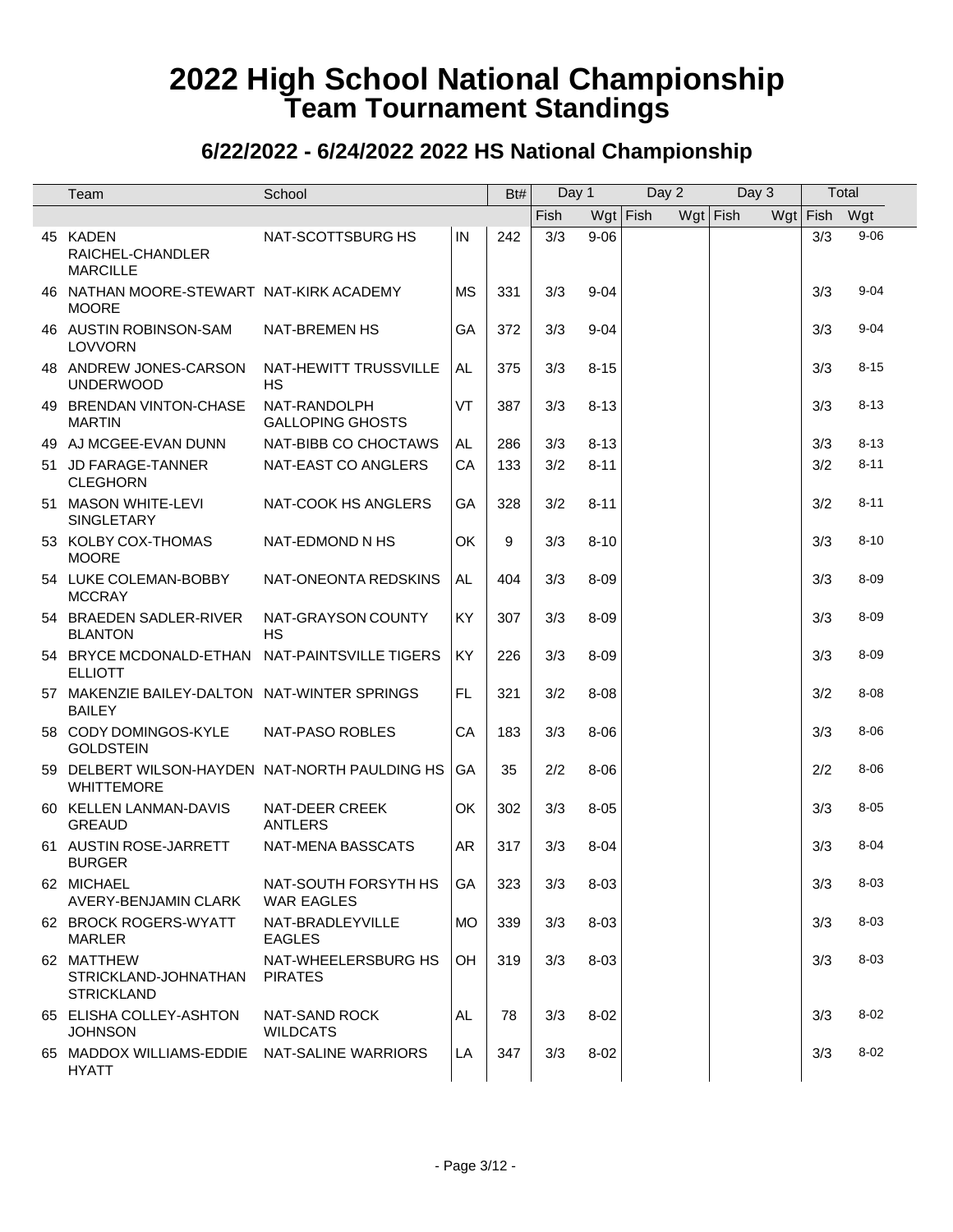| Team                                                          | School                                    |           | Bt# | Day 1 |          | Day 2      | Day 3      | Total        |          |
|---------------------------------------------------------------|-------------------------------------------|-----------|-----|-------|----------|------------|------------|--------------|----------|
|                                                               |                                           |           |     | Fish  |          | $Wgt$ Fish | $Wgt$ Fish | Wgt Fish Wgt |          |
| 65 BRADEN WILSON-ROSS<br><b>WILSON</b>                        | NAT-SCOTTS HILL HS<br><b>LIONS</b>        | <b>TN</b> | 246 | 3/3   | $8 - 02$ |            |            | 3/3          | $8 - 02$ |
| 68 KYLE MANN-COLE KOENIG                                      | NAT-LODI HIGH FLAMES                      | CA        | 294 | 3/2   | $8 - 02$ |            |            | 3/2          | $8 - 02$ |
| 69 LUKE FLETCHER-MICHAEL NAT-ESTILL COUNTY HS<br>HUNTER FLYNN |                                           | <b>KY</b> | 192 | 3/3   | $8 - 00$ |            |            | 3/3          | $8 - 00$ |
| 69 BRYAN AMMONS-BRAYDEN NAT-CENTRAL HARDIN<br><b>WRIGHT</b>   | <b>BRUINS</b>                             | KY        | 265 | 3/3   | $8 - 00$ |            |            | 3/3          | $8 - 00$ |
| 71 BLAKE DUNCAN-DREW<br><b>GIDEON</b>                         | NAT-UPPER TOMBIGBEE<br><b>TRAIL</b>       | <b>MS</b> | 299 | 3/3   | $7 - 13$ |            |            | 3/3          | $7 - 13$ |
| 71 MATTHEW NICHOLS-RYAN<br><b>UNGER</b>                       | NAT-MCCOOK HS                             | <b>NE</b> | 244 | 3/3   | $7 - 13$ |            |            | 3/3          | $7 - 13$ |
| 73 MACK TAYLOR-PARKER<br><b>HALING</b>                        | NAT-SAND SPRINGS HS<br><b>MINUTEMEN</b>   | OK        | 377 | 3/3   | $7 - 12$ |            |            | 3/3          | $7 - 12$ |
| 73 MICHAEL BRUSH-LEX<br><b>BAIRIOS</b>                        | NAT-OAKDALE HS                            | CA        | 272 | 3/3   | $7 - 12$ |            |            | 3/3          | $7 - 12$ |
| 73 JESSIE PARKER-WILL<br><b>OWENS</b>                         | NAT-WEST OUACHITA<br><b>CHIEFS</b>        | LA        | 72  | 3/3   | $7 - 12$ |            |            | 3/3          | $7 - 12$ |
| 76 PARKER<br>KRATOCHVILL-BENSON<br><b>SWATEK</b>              | NAT-HOLMEN HS VIKINGS                     | WI        | 206 | 2/2   | $7 - 12$ |            |            | 2/2          | $7 - 12$ |
| 77 MASON BOATRIGHT-LANE<br><b>KINLAW</b>                      | NAT-BACON CO RAIDERS                      | GA        | 239 | 3/2   | $7 - 09$ |            |            | 3/2          | $7 - 09$ |
| 78 TREVOR WILBURN-BRYCE<br><b>MCCLELLAN</b>                   | NAT-CENTURY<br><b>CENTURIONS</b>          | IL        | 264 | 3/2   | $7 - 08$ |            |            | 3/2          | $7 - 08$ |
| 79 NATE AKERS-BO WILLIAMS NAT-SOUTHWEST                       | <b>GEORGIA ACADEMY</b>                    | GA        | 393 | 2/2   | $7 - 08$ |            |            | 2/2          | $7 - 08$ |
| 80 TYLER LAKE-JESSE<br>WOODWARD                               | NAT-KETCHUM HS                            | OK        | 158 | 3/3   | $7 - 07$ |            |            | 3/3          | $7 - 07$ |
| 80 LANDIN CHATHAM-TAYLOR NAT-WESTON FISHING<br><b>CHATHAM</b> | <b>WOLVES</b>                             | LA        | 154 | 3/3   | $7 - 07$ |            |            | 3/3          | $7 - 07$ |
| 82 JAKE PANICHI-LOUIE<br><b>PANICHI</b>                       | NAT-NORTH WOODS                           | <b>MN</b> | 251 | 3/2   | $7 - 06$ |            |            | 3/2          | $7 - 06$ |
| 83 SAWYER<br>WINCHESTER-ZAVIAN<br><b>SMITH</b>                | NAT-LAKE CUMBERLAND<br><b>HS</b>          | <b>KY</b> | 169 | 3/3   | $7 - 05$ |            |            | 3/3          | $7 - 05$ |
| 84 COLBY ELLIOTT-SAMUEL<br><b>LOGAN</b>                       | NAT-UNION CO FISHING                      | GA        | 125 | 2/2   | $7 - 05$ |            |            | 2/2          | $7 - 05$ |
| 85 PAYTON LYNDALL-FISHER<br><b>PERKINS</b>                    | NAT-LAKE COUNTY                           | CA        | 305 | 3/3   | $7 - 04$ |            |            | 3/3          | $7 - 04$ |
| 86 WADE ROBERTS-BLAYNE<br><b>CARPENTER</b>                    | NAT-LOUISIANA SAF                         | LA        | 152 | 3/3   | $7 - 02$ |            |            | 3/3          | $7 - 02$ |
| 87 EMMETT KING-AJ DRAPER                                      | NAT-PANORAMA HS                           | IA        | 283 | 3/3   | $7 - 01$ |            |            | 3/3          | $7 - 01$ |
| 88 GARRETT CROMER-PAUL<br><b>BATASTINI</b>                    | NAT-LAFAYETTE<br><b>CHRISTIAN COUGARS</b> | GA        | 96  | 2/2   | $7 - 01$ |            |            | 2/2          | $7 - 01$ |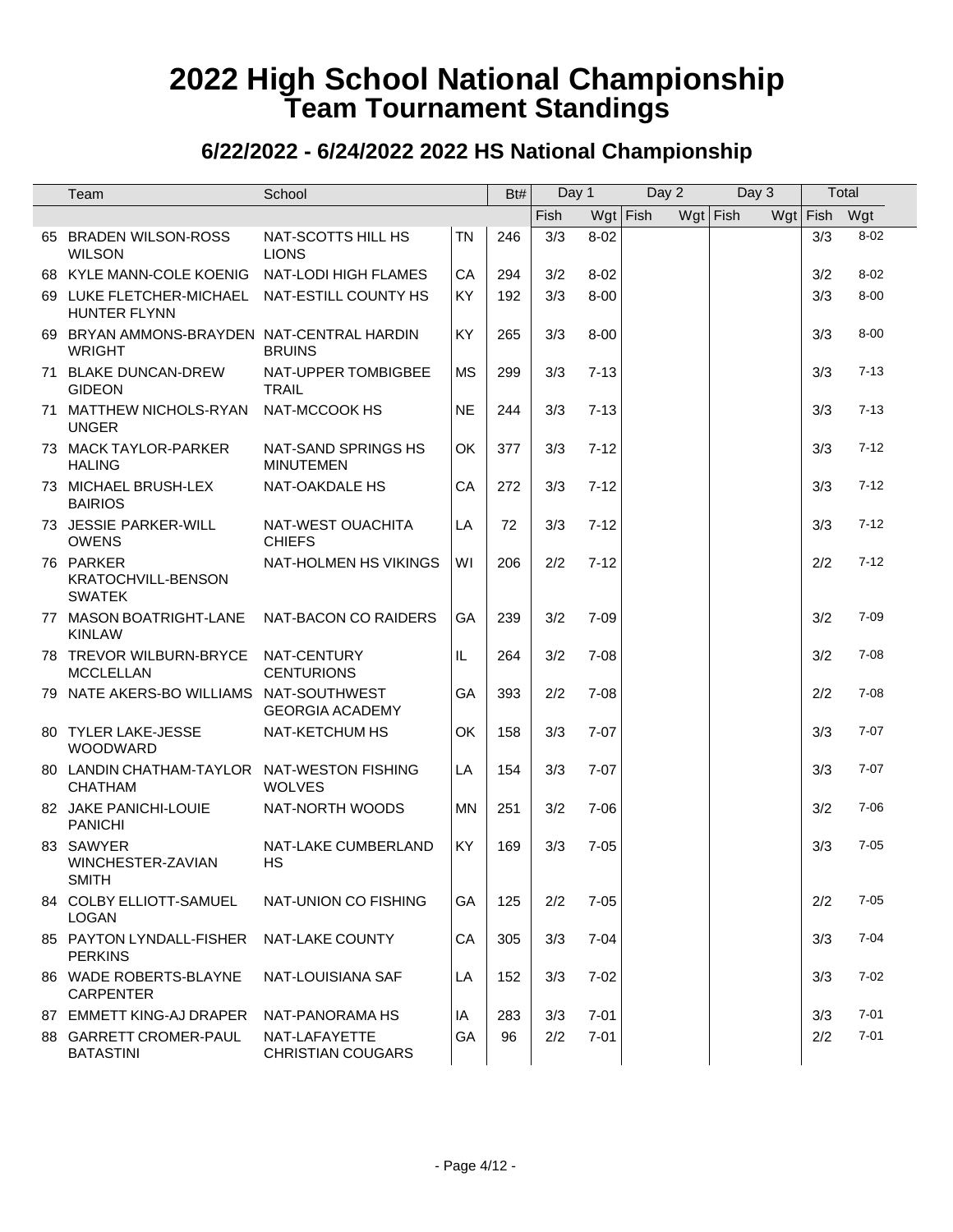| Team                                                      | School                                    |           | Bt#            | Day 1 |          | Day 2      | Day 3      | Total      |          |
|-----------------------------------------------------------|-------------------------------------------|-----------|----------------|-------|----------|------------|------------|------------|----------|
|                                                           |                                           |           |                | Fish  |          | $Wgt$ Fish | $Wgt$ Fish | $Wgt$ Fish | Wgt      |
| 89 PEYTEN<br>URBANOVSKY-WESTEN<br><b>URBANOVSKY</b>       | NAT-CLIFTON HS CUBS                       | TX        | 350            | 3/3   | $7 - 00$ |            |            | 3/3        | $7 - 00$ |
| 90 JIMMY WRIGHT-LAYTON<br><b>TERRELL</b>                  | NAT-CALVARY ACADEMY<br><b>CAVALIERS</b>   | LA        | 407            | 3/3   | $6 - 15$ |            |            | 3/3        | $6 - 15$ |
| 91 MICHAEL<br>MAYNOR-ANDREW<br><b>GRAVES</b>              | NAT-HEWITT TRUSSVILLE<br><b>HUSKIES</b>   | AL.       | 191            | 3/2   | $6 - 15$ |            |            | 3/2        | $6 - 15$ |
| 92 ANDREW (HUNTER)<br>ALEXANDER-DALTON<br><b>EURY</b>     | NAT-NC MINOR LEAGUE                       | <b>NC</b> | 52             | 3/3   | $6 - 14$ |            |            | 3/3        | $6 - 14$ |
| 93 BRICE DAVIS-GARRETT<br><b>ANGOTTI</b>                  | NAT-COOTER WILDCATS                       | AR.       | 163            | 2/2   | $6 - 14$ |            |            | 2/2        | $6 - 14$ |
| 94 LANDEN DIXON-MITCH<br>(FLOYD) WEAVER JR                | NAT-CITRONELL<br><b>WILDCATS</b>          | AL.       | 162            | 3/2   | $6 - 13$ |            |            | 3/2        | $6 - 13$ |
| 95 KONNOR SWEET-BLAINE<br><b>MILLER</b>                   | NAT-LEBANON HS                            | <b>VA</b> | 188            | 3/0   | $6 - 12$ |            |            | 3/0        | $6 - 12$ |
| 96 JOE<br>VANDERPOOL-DAKOTA<br><b>MEANS</b>               | NAT-WASHINGTON STATE                      | WA        | 341            | 3/3   | $6 - 11$ |            |            | 3/3        | $6 - 11$ |
| 97 HAYDEN SHORT-ABIGAIL<br><b>SHORT</b>                   | NAT-BURGIN<br><b>INDEPENDENT BULLDOGS</b> | KY        | 27             | 3/3   | $6 - 10$ |            |            | 3/3        | $6 - 10$ |
| 98 CHANCE SHELBY-LEVI<br><b>THIBODAUX</b>                 | <b>NAT-BASS TACTIX</b>                    | LA        | 4              | 3/2   | $6 - 10$ |            |            | 3/2        | $6 - 10$ |
| 99 COLEMAN<br>PHILLIPS-CARTER<br><b>PHILLIPS</b>          | NAT-NCA FISHING                           | AR.       | 100            | 2/2   | $6 - 10$ |            |            | 2/2        | $6 - 10$ |
| 100 AIDAN CROCKETT-ELI<br>WARD                            | NAT-BRAXTON EAGLES                        | WV        | $\overline{2}$ | 3/2   | $6 - 08$ |            |            | 3/2        | $6 - 08$ |
| 101 TYSON VERKAIK-CLAUDE<br><b>LOFTIN</b>                 | NAT-MARION CO<br><b>BASSMASTERS</b>       | FL.       | 115            | 3/3   | $6 - 07$ |            |            | 3/3        | $6 - 07$ |
| 102 LUKE BEATY-EMMETT<br><b>GARGARO</b>                   | NAT-ALHAMBRA<br><b>BULLDOGS</b>           | CA        | 205            | 2/2   | $6 - 07$ |            |            | 2/2        | $6 - 07$ |
| 102 RONIN PICKER-ALEC<br><b>DAVIDSON</b>                  | NAT-LINCOLN CO<br><b>LUNKERS</b>          | <b>MO</b> | 56             | 2/2   | $6 - 07$ |            |            | 2/2        | $6 - 07$ |
| 104 MATTHEW<br>TOMOLONIS-ANDREW<br><b>TOMOLONIS</b>       | NAT-E CARTER RAIDERS                      | KY        | 98             | 3/3   | $6 - 06$ |            |            | 3/3        | $6 - 06$ |
| 105 HUNTER SLONE-ELIJAH<br><b>KELLEY</b>                  | NAT-WHITE COUNTY HS                       | <b>TN</b> | 369            | 3/3   | $6 - 05$ |            |            | 3/3        | $6 - 05$ |
| 105 TRENT HAMMOCK-CARTER NAT-ALEXANDER<br><b>SEABROOK</b> | <b>COUGARS</b>                            | GA        | 24             | 3/3   | $6 - 05$ |            |            | 3/3        | $6 - 05$ |
| 107 COLLIN MORRIS-BLAKE<br><b>TOWNSEND</b>                | NAT-SPRING HILL BEARS                     | AR        | 395            | 2/2   | $6 - 05$ |            |            | 2/2        | $6 - 05$ |
| 108 JACKSON<br>ROUMBANIS-JADON<br><b>SPENCER</b>          | NAT-RUSSELLVILLE HS<br><b>CYCLONES</b>    | AR        | 123            | 3/3   | $6 - 03$ |            |            | 3/3        | $6 - 03$ |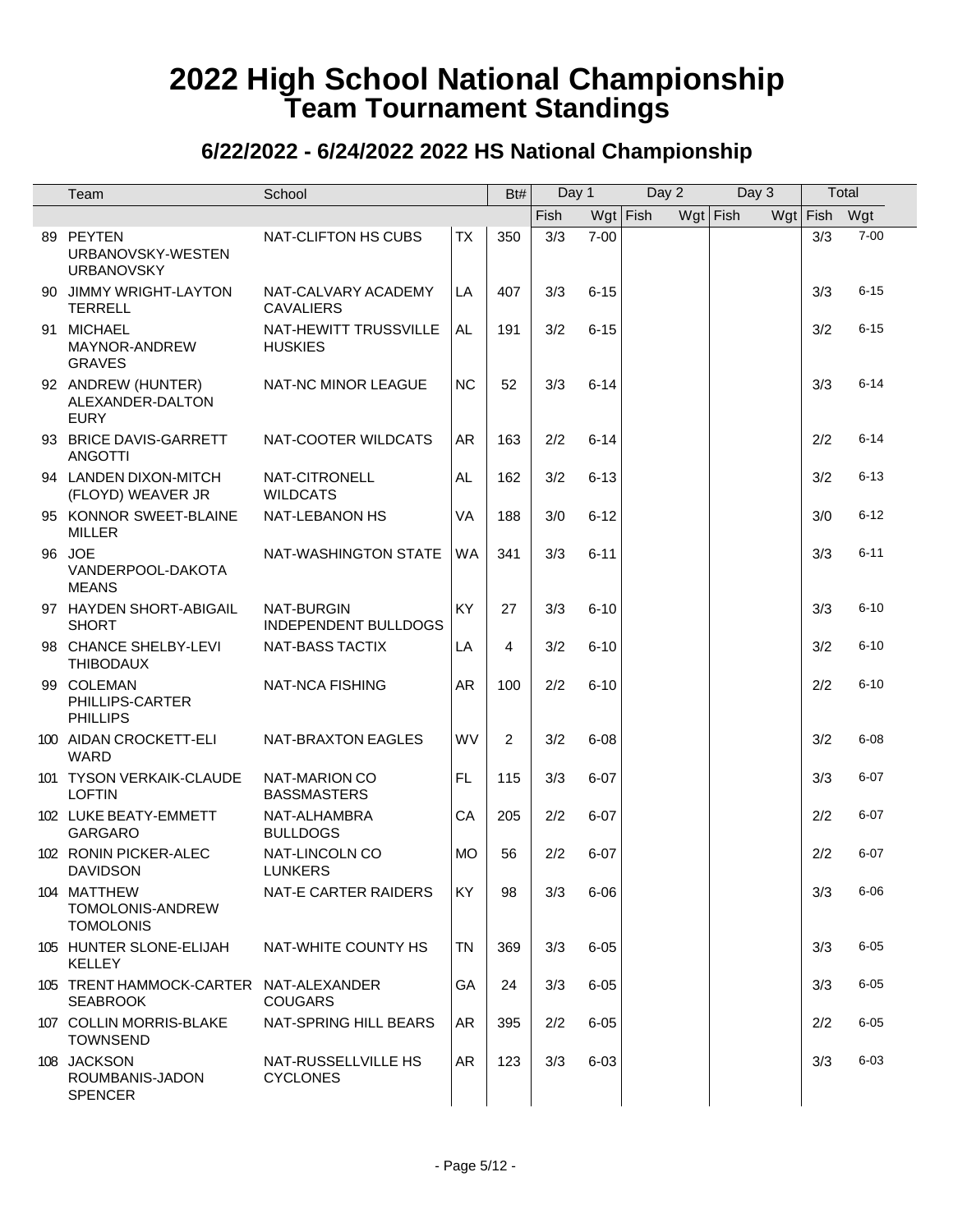| Team                                             | School                                 |           | Bt# | Day 1 |          | Day 2      | Day 3      | Total      |          |
|--------------------------------------------------|----------------------------------------|-----------|-----|-------|----------|------------|------------|------------|----------|
|                                                  |                                        |           |     | Fish  |          | $Wgt$ Fish | $Wgt$ Fish | $Wgt$ Fish | Wgt      |
| 109 GRAYSON HYLTON-ISAAC<br><b>SMITH</b>         | NAT-EAST CENTRAL HS<br><b>TROJANS</b>  | IN        | 227 | 2/2   | $6 - 02$ |            |            | 2/2        | $6 - 02$ |
| 110 MAKENZIE<br>SHELTON-REAGAN<br><b>SHELTON</b> | NAT-POWELL CO HS                       | <b>KY</b> | 190 | 3/3   | $6 - 01$ |            |            | 3/3        | $6 - 01$ |
| 111 DADE VINCENT-BROCK<br><b>VINCENT</b>         | NAT-MUHLENBERG CO HS                   | <b>KY</b> | 358 | 3/3   | $6 - 00$ |            |            | 3/3        | $6 - 00$ |
| 111 CARTER PJESKY-JAKE<br><b>MANTOVANI</b>       | NAT-KANELAND HS                        | IL.       | 406 | 3/3   | $6 - 00$ |            |            | 3/3        | $6 - 00$ |
| 113 BLAKE WHEAT-RILEY<br><b>FAULKNER</b>         | NAT-RHEA COUNTY<br><b>EAGLES</b>       | <b>TN</b> | 223 | 3/3   | $5 - 15$ |            |            | 3/3        | $5 - 15$ |
| 114 COBY<br>THOMPSON-BENTLEY<br><b>FLOYD</b>     | NAT-REEL MONEY                         | GA        | 140 | 3/2   | $5 - 15$ |            |            | 3/2        | $5 - 15$ |
| 115 MATT DOPP-PEYTON<br><b>FERGUSON</b>          | NAT-CAMPBELL CO HS                     | TN        | 356 | 2/2   | $5 - 15$ |            |            | 2/2        | $5 - 15$ |
| 116 AUSTEN MADSEN-LOGAN<br><b>GREENO</b>         | NAT-HOLDREGE DUSTERS                   | NE.       | 134 | 2/2   | $5 - 14$ |            |            | 2/2        | $5 - 14$ |
| 117 JOSEPH<br>STINGLEY-ZACHERY LOWE              | NAT-BASSTACTIX                         | MS        | 237 | 3/1   | $5 - 11$ |            |            | 3/1        | $5 - 11$ |
| 118 TAYLOR<br>MARCEL-MATTHEW<br><b>CAMPBELL</b>  | NAT-LEGACY JR BASS                     | <b>NY</b> | 60  | 2/2   | $5 - 10$ |            |            | 2/2        | $5 - 10$ |
| 119 BRAYDEN<br><b>HOEHN-BRANDON GIBSON</b>       | <b>NAT-SAINT MARYS</b>                 | OH        | 97  | 3/3   | $5 - 08$ |            |            | 3/3        | $5 - 08$ |
| 120 BLAKE CALDWELL-OWEN<br><b>SAUNDERS</b>       | NAT-GALLIA ACADEMY                     | OH        | 84  | 2/2   | $5 - 07$ |            |            | 2/2        | $5 - 07$ |
| 121 LOGAN BULLINGER-RYAN<br><b>BULLINGER</b>     | NAT-CENTURY HS<br><b>PATRIOTS</b>      | <b>ND</b> | 83  | 3/2   | $5 - 05$ |            |            | 3/2        | $5 - 05$ |
| 122 RIDGE RUTLEDGE-RYAN<br>SPONCIL               | NAT-EAST JESSAMINE HS                  | KY        | 409 | 2/2   | $5 - 05$ |            |            | 2/2        | $5 - 05$ |
| 122 AUSTIN GREDIG-HUNTER<br><b>STEWART</b>       | NAT-WB FISHING TEAM                    | <b>TN</b> | 308 | 2/2   | $5 - 05$ |            |            | 2/2        | $5 - 05$ |
| 124 ZANDER<br>WINDHAM-DAYTON<br><b>MCDOWELL</b>  | NAT-CLIFTON CUB'S                      | <b>TX</b> | 186 | 2/2   | $5 - 04$ |            |            | 2/2        | $5 - 04$ |
| 125 GRANT<br>PRIESMEYER-BRENT RYAN               | NAT-EUREKA WILDCAT                     | <b>MO</b> | 352 | 2/2   | $5 - 01$ |            |            | 2/2        | $5 - 01$ |
| 126 RYAN KIEKE-GRANT<br><b>HEINEN</b>            | NAT-ROCORI                             | <b>MN</b> | 116 | 2/2   | $4 - 12$ |            |            | 2/2        | $4 - 12$ |
| 126 ETHAN MARTIN-TYLER<br><b>LEACHMAN</b>        | NAT-BULLITT EAST HS<br><b>CHARGERS</b> | <b>KY</b> | 26  | 2/2   | $4 - 12$ |            |            | 2/2        | $4 - 12$ |
| 128 PARKER STEWART-BT<br><b>VOGELSBERG</b>       | NAT-SPANISH FORK DONS UT               |           | 199 | 2/2   | $4 - 07$ |            |            | 2/2        | $4 - 07$ |
| 129 TREY LIPPE-COLTON<br><b>SPINNING</b>         | NAT-BLUE EYE BULLDOGS   MO             |           | 69  | 2/2   | 4-06     |            |            | 2/2        | $4 - 06$ |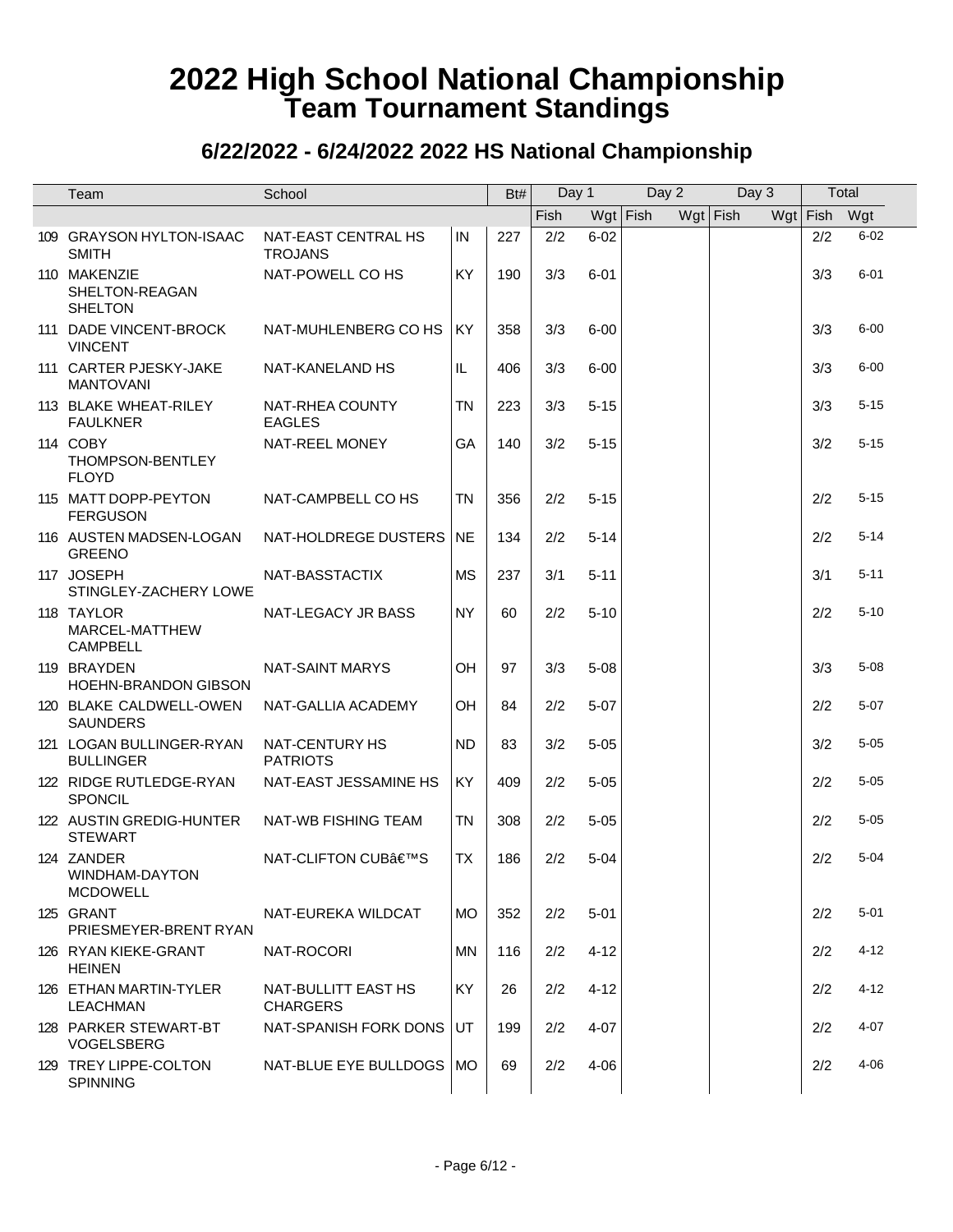| Team                                                            | School                                          |           | Bt# | Day 1 |          | Day 2      | Day 3      | Total      |          |
|-----------------------------------------------------------------|-------------------------------------------------|-----------|-----|-------|----------|------------|------------|------------|----------|
|                                                                 |                                                 |           |     | Fish  |          | $Wgt$ Fish | $Wgt$ Fish | $Wgt$ Fish | Wgt      |
| 129 RICHARD HURTT-LUKE<br><b>STIDHAM</b>                        | NAT-SCOTTSBURG HS                               | IN        | 49  | 2/2   | $4 - 06$ |            |            | 2/2        | $4 - 06$ |
| 129 JACOB OLIVER-ZEB<br><b>ROBERTS</b>                          | NAT-ELIZABETHTON HIGH<br><b>SCHOOL CYCLONES</b> | <b>TN</b> | 312 | 2/2   | $4 - 06$ |            |            | 2/2        | $4 - 06$ |
| 132 ASPEN MARTIN-JETT<br><b>STRICKLAND</b>                      | NAT-CALHOUN HS<br>YELLOW JACKETS                | GA        | 11  | 2/2   | $4 - 05$ |            |            | 2/2        | $4 - 05$ |
| 133 BRANTON<br>CHAMPION-JACKSON<br><b>BEHRINGER</b>             | NAT-RICHMOND HILL HS                            | GA        | 207 | 2/2   | $4 - 02$ |            |            | 2/2        | $4 - 02$ |
| 134 DYLAN MCGEE-BRETT HILL NAT-HARTLEY HAWGS                    |                                                 | OH        | 241 | 2/2   | $4 - 01$ |            |            | 2/2        | $4 - 01$ |
| 134 GAGE STRUBEN-HAGEN<br><b>CARTER</b>                         | NAT-WEST OUACHITA HS                            | LA        | 62  | 2/2   | $4 - 01$ |            |            | 2/2        | $4 - 01$ |
| 136 ANGUS RUSTAD-CHASE<br><b>OLSEN</b>                          | <b>NAT-LITTLE FALLS</b><br><b>ANGLERS</b>       | <b>MN</b> | 119 | 2/2   | $4 - 00$ |            |            | 2/2        | $4 - 00$ |
| 136 JASE WHITE-TANNER<br><b>WILLIAMS</b>                        | <b>NAT-HAUGHTON FISHING</b><br><b>TEAM</b>      | LA        | 365 | 2/2   | $4 - 00$ |            |            | 2/2        | $4 - 00$ |
| 138 BRYSON DOTSON-HOLDEN NAT-CAMPBELL CO. HS<br><b>PISTELLO</b> |                                                 | <b>TN</b> | 51  | 1/1   | $4 - 00$ |            |            | 1/1        | $4 - 00$ |
| 139 LOGAN<br>AHLBRECHT-BRUCE<br><b>KRAEMER</b>                  | <b>NAT-BECKER MN</b><br><b>BULLDOGS</b>         | <b>MN</b> | 344 | 2/2   | $3 - 15$ |            |            | 2/2        | $3 - 15$ |
| 140 AARON SPURGEON-WYATT NAT-INDIAN CREEK HS<br><b>WISE</b>     |                                                 | IN        | 128 | 2/2   | $3 - 14$ |            |            | 2/2        | $3 - 14$ |
| 140 KYLE GILSON-TY CRISPIN                                      | NAT-NEW BREED<br><b>BASSERS</b>                 | <b>NJ</b> | 160 | 2/2   | $3 - 14$ |            |            | 2/2        | $3 - 14$ |
| 142 BENJAMIN<br><b>GRAVES-LANDON SHOTTS</b>                     | NAT-HEWITT TRUSSVILLE<br><b>HUSKIES</b>         | AL        | 155 | 1/1   | $3 - 14$ |            |            | 1/1        | $3 - 14$ |
| 143 BRUNSON FAIN-JACKSON<br><b>GINN</b>                         | NAT-SOUTHWEST<br><b>GEORGIA ACADEMY</b>         | GA        | 355 | 2/2   | $3 - 13$ |            |            | 2/2        | $3 - 13$ |
| 144 AIDEN HOLM-REID<br><b>MCCALLA</b>                           | NAT-BECKER                                      | ΜN        | 310 | 1/1   | $3 - 13$ |            |            | 1/1        | $3 - 13$ |
| 145 MASON MCCORMICK-EVAN NAT-BYRD YELLOW<br>LEE                 | <b>JACKETS</b>                                  | LA        | 149 | 2/2   | $3 - 12$ |            |            | 2/2        | $3 - 12$ |
| 145 HAYDEN DAVIS-MADDOX<br><b>DUCK</b>                          | NAT-QUITMAN<br><b>WOLVERINES</b>                | LA        | 109 | 2/2   | $3 - 12$ |            |            | 2/2        | $3 - 12$ |
| 145 BLAKE<br><b>BECKMANN-HUNTER</b><br><b>BECKMANN</b>          | NAT-BREESE HS<br><b>COUGARS</b>                 | IL        | 73  | 2/2   | $3 - 12$ |            |            | 2/2        | $3 - 12$ |
| 148 SEAN CASH-CHRISTIAN<br>LARKEY                               | NAT-ROCKCASTLE<br><b>ROCKETS</b>                | KY        | 367 | 1/1   | $3 - 12$ |            |            | 1/1        | $3 - 12$ |
| 149 JAKE GLASS-HUNTER<br><b>SUTTON</b>                          | NAT-LAKESIDE WARRIORS   LA                      |           | 142 | 2/2   | $3 - 10$ |            |            | 2/2        | $3 - 10$ |
| 150 JAX SOTO-NATHAN TRITT                                       | NAT-DELTA SAINTS                                | CA        | 147 | 2/1   | $3 - 10$ |            |            | 2/1        | $3 - 10$ |
| 151 LOGAN RUSSELL-OWEN<br><b>JENKINS</b>                        | NAT-CHATUGE ANGLERS                             | <b>NC</b> | 117 | 1/1   | $3 - 09$ |            |            | 1/1        | $3 - 09$ |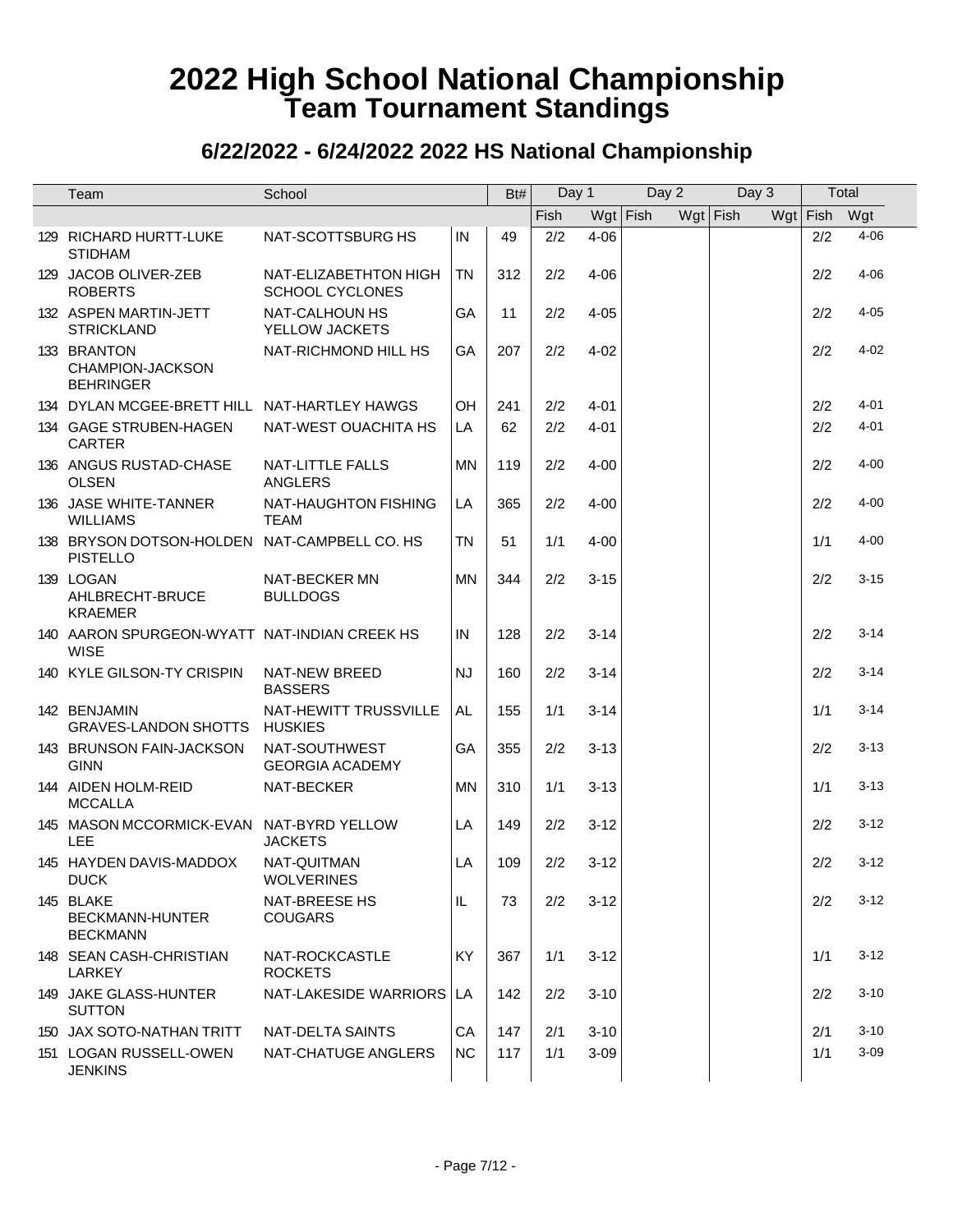| Team                                                          | School                              |           | Bt# | Day 1 |            | Day 2 | Day 3    | Total      |          |
|---------------------------------------------------------------|-------------------------------------|-----------|-----|-------|------------|-------|----------|------------|----------|
|                                                               |                                     |           |     | Fish  | $Wgt$ Fish |       | Wgt Fish | $Wgt$ Fish | Wgt      |
| 152 HUNTER DILL-AUSTIN<br><b>SHORT</b>                        | NAT-TRAVELERS REST HS               | <b>SC</b> | 31  | 2/2   | $3 - 07$   |       |          | 2/2        | $3 - 07$ |
| 153 COLE MCNEELY-WYATT<br><b>PARKER</b>                       | NAT-SMACKOVER<br><b>BUCKAROOS</b>   | <b>AR</b> | 50  | 1/1   | $3-07$     |       |          | 1/1        | $3 - 07$ |
| 154 GAVIN TREMIE-COLLIN<br><b>CANIK</b>                       | NAT-SOUTH CENTRAL LA                | LA        | 225 | 1/1   | $3 - 06$   |       |          | 1/1        | $3 - 06$ |
| 155 CALEB SIMMONS-ETHAN<br><b>WISE</b>                        | NAT-OSCEOLA ANGLERS                 | FL.       | 39  | 1/1   | $3 - 05$   |       |          | 1/1        | $3 - 05$ |
| 156 DANNY<br>FRISCHMON-BOBBY<br><b>HEIBERG</b>                | NAT-EDEN PRAIRIE                    | <b>MN</b> | 143 | 2/2   | $3 - 04$   |       |          | 2/2        | $3 - 04$ |
| 157 ETHAN FOLEY-TREY<br><b>STUECKER</b>                       | NAT-CENTRAL HARDIN HS               | <b>KY</b> | 161 | 2/2   | $3 - 03$   |       |          | 2/2        | $3 - 03$ |
| 158 TY REDDEN-CLAYTON<br><b>WYATT</b>                         | NAT-MARSHALL CO.                    | KY        | 373 | 1/1   | $3 - 03$   |       |          | 1/1        | $3 - 03$ |
| 159 BRIAN MACKINNON-BRYCE NAT-VISTA DEL LAGO<br><b>WHITE</b>  | <b>CLUB</b>                         | CA        | 22  | 2/2   | $3 - 02$   |       |          | 2/2        | $3 - 02$ |
| 160 ALEXANDER<br>BLANCHARD-BRADEN<br><b>PUJOL</b>             | NAT-ASSUMPTION HS                   | LA        | 15  | 1/1   | $3 - 01$   |       |          | 1/1        | $3 - 01$ |
| 161 TYLER POPE-PIERCE<br><b>KAIRSCHNER</b>                    | NAT-BENTON TIGERS                   | LA        | 77  | 1/1   | $3 - 00$   |       |          | 1/1        | $3 - 00$ |
| 162 ALAN KIGHT III-SHADEN<br><b>FARLEY</b>                    | NAT-SE OKLAHOMA<br><b>FISHING</b>   | OK        | 65  | 1/1   | $2 - 13$   |       |          | 1/1        | $2 - 13$ |
| 162 TYLER HENLEY-COOPER<br><b>HARTSFIELD</b>                  | NAT-BUFORD HS                       | GA        | 28  | 1/1   | $2 - 13$   |       |          | 1/1        | $2 - 13$ |
| 162 WIL RAVENSCROFT-KYLER NAT-NORTH AUGUSTA<br><b>MURRAY</b>  |                                     | SC        | 38  | 1/1   | $2 - 13$   |       |          | 1/1        | $2 - 13$ |
| 162 LAINIE HOLBERT-SARAH<br><b>SWINDLE</b>                    | NAT-RIVERSIDE BASS<br><b>TEAM</b>   | <b>TN</b> | 281 | 1/1   | $2 - 13$   |       |          | 1/1        | $2 - 13$ |
| 166 RYDER HALL-LOGAN<br><b>WELCH</b>                          | NAT-BOLIVAR HS<br><b>LIBERATORS</b> | <b>MO</b> | 168 | 1/1   | $2 - 12$   |       |          | 1/1        | $2 - 12$ |
| 167 REECE KEENEY-JOHN KRIZ NAT-NE WISCONSIN BASS              |                                     | WI        | 177 | 1/1   | $2 - 11$   |       |          | 1/1        | $2 - 11$ |
| 168 DYLAN<br>SOUTHWOOD-KENDALL<br><b>NEAL</b>                 | NAT-WAYNE COUNTY<br>CARDINALS       | KY        | 234 | 1/1   | $2 - 10$   |       |          | 1/1        | $2 - 10$ |
| 168 HAYDEN<br><b>CURLISS-MAGNUM</b><br><b>MORRIS</b>          | NAT-HARTSHORNE MINER<br>TEAM        | OK.       | 327 | 1/1   | $2 - 10$   |       |          | 1/1        | $2 - 10$ |
| 170 CHARLIE<br>DOMPIERRE-MASON<br><b>STIDWILL</b>             | <b>NAT-EASTSIDE ELITES</b>          | MI        | 95  | 1/1   | $2 - 09$   |       |          | 1/1        | $2 - 09$ |
| 170 ALEXIS<br><b>VIRGILLITO-TAYLOR</b><br><b>BACOT</b>        | NAT-PARKWAY HS                      | LA        | 275 | 1/1   | $2 - 09$   |       |          | 1/1        | $2 - 09$ |
| 170 COOPER MCDONALD-JAKE NAT-LUMPKIN COUNTY<br><b>BARRETT</b> | <b>INDIANS</b>                      | GA        | 380 | 1/1   | $2 - 09$   |       |          | 1/1        | $2 - 09$ |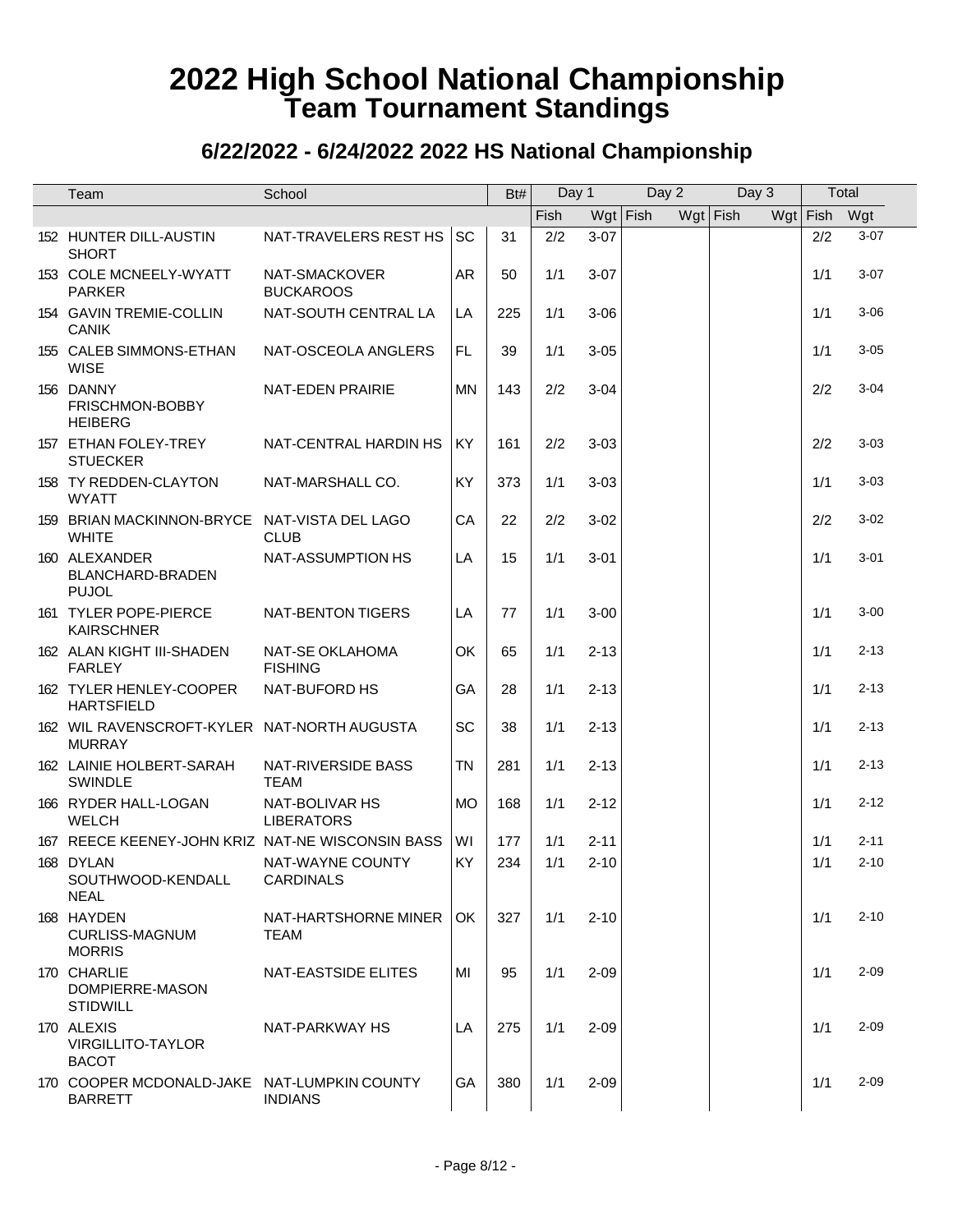| Team                                             | School                                    |           | Bt# | Day 1 |            | Day 2 | Day 3      | Total      |          |
|--------------------------------------------------|-------------------------------------------|-----------|-----|-------|------------|-------|------------|------------|----------|
|                                                  |                                           |           |     | Fish  | $Wgt$ Fish |       | $Wgt$ Fish | $Wgt$ Fish | Wgt      |
| 170 BEN HOWARD-JASON<br><b>BURCHFIELD</b>        | NAT-SW HS WARRIORS                        | KY        | 396 | 1/1   | $2 - 09$   |       |            | 1/1        | $2 - 09$ |
| 170 HENRY GARRETT-JACOB<br><b>HODGE</b>          | NAT-GREENBRIER<br><b>FISHING TEAM</b>     | GA        | 322 | 1/1   | $2 - 09$   |       |            | 1/1        | $2 - 09$ |
| 175 HUNTER SIMS-HARRISON<br><b>OVERMAN</b>       | NAT-WEST TN STUDENT<br><b>TRAIL</b>       | <b>TN</b> | 61  | 1/1   | $2 - 08$   |       |            | 1/1        | $2 - 08$ |
| 175 MARSHALL `LEE`<br>CAUDILL-BRANDT KIDWELL     | NAT-JESSAMINE CO                          | KY        | 59  | 1/1   | $2 - 08$   |       |            | 1/1        | $2 - 08$ |
| 177 CHASE FLEENOR-TYLER<br><b>STEWART</b>        | NAT-SCOTTSBURG HS                         | $\sf IN$  | 129 | 1/1   | $2 - 06$   |       |            | 1/1        | $2 - 06$ |
| 178 BRYCE BARCLAY-HADEN<br><b>WEST</b>           | NAT-GILMER FISHING<br><b>CLUB</b>         | GA        | 357 | 1/1   | $2 - 05$   |       |            | 1/1        | $2 - 05$ |
| 178 JOE HAREN-ALAN SMITH                         | NAT-PIKE CO PIRATES                       | GA        | 304 | 1/1   | $2 - 05$   |       |            | 1/1        | $2 - 05$ |
| 180 LAKE ADLER-ANTHONY<br><b>GRAY</b>            | NAT-GAFFNEY HS                            | SC        | 361 | 1/1   | $2 - 04$   |       |            | 1/1        | $2 - 04$ |
| 181 JOHN BRADY<br><b>WHITE-TYLER WINE</b>        | NAT-CORBIN REDHOUNDS                      | KY        | 106 | 1/1   | $2 - 03$   |       |            | 1/1        | $2 - 03$ |
| 182 JOEY DURHAM-HEATH<br><b>ROACH</b>            | NAT-LAFAYETTE HS                          | GA        | 87  | 1/1   | $2 - 02$   |       |            | 1/1        | $2 - 02$ |
| 183 HUNTER COATS-ETHAN<br><b>SARAULT</b>         | NAT-INDIANA BASS FED                      | IN        | 397 | 1/1   | $2 - 01$   |       |            | 1/1        | $2 - 01$ |
| 183 SCOOTER (JAMES)<br><b>LIGON-TYLER BOGGS</b>  | NAT-LUMPKIN COUNTY HS                     | GA        | 233 | 1/1   | $2 - 01$   |       |            | 1/1        | $2 - 01$ |
| 185 COOPER JIPSEN-LOGAN<br><b>EILTS</b>          | NAT-SW IOWA TEAM                          | IA        | 398 | 1/1   | $2 - 00$   |       |            | 1/1        | $2 - 00$ |
| 186 PATRICK<br>FULLERTON-JOEY<br><b>DAWSON</b>   | NAT-BENTON HS TIGERS                      | LA        | 5   | 1/1   | $1 - 13$   |       |            | 1/1        | $1 - 13$ |
| 186 CLAY MULFORD-SETH<br><b>SPANO</b>            | NAT-CALVARY BAPTIST<br><b>ACADEMY</b>     | LA        | 220 | 1/1   | $1 - 13$   |       |            | 1/1        | $1 - 13$ |
| 188 NATHAN LORRAIN-MASON<br><b>SWEETSER</b>      | NAT-BURLINGTON<br><b>SEAHORSES</b>        | VT        | 202 | 1/1   | $1 - 11$   |       |            | 1/1        | $1 - 11$ |
| 189 LANDON MYERS-HUNTER<br><b>OLIVET</b>         | NAT-ALCOA FISHING TEAM                    | <b>TN</b> | 92  | 1/0   | $1 - 11$   |       |            | 1/0        | $1 - 11$ |
| 190 TY STROUP-DANIEL<br><b>WALTER</b>            | NAT-WILDCAT HS FISHING                    | PA        | 139 | 1/1   | $1 - 10$   |       |            | 1/1        | $1 - 10$ |
| 191 LOGAN PARKER-HUDSON<br><b>HOWELL</b>         | NAT-CHEROKEE HS<br><b>WARRIORS</b>        | GA        | 32  | 1/1   |            |       |            | 1/1        |          |
| 192 MORGAN ROWE-KYLE<br><b>WATTS</b>             | NAT-CONCRETE HS LIONS                     | WA        | 315 |       |            |       |            |            |          |
| 192 CHARLY HUTSON-CHLOE<br><b>WISNIEWSKI</b>     | <b>NAT-HCHS PATRIOTS</b>                  | TN        | 371 |       |            |       |            |            |          |
| 192 BRANDON<br><b>WILLARD-BRYAN GAYTON</b>       | NAT-WOODLAND HS                           | GA        | 314 |       |            |       |            |            |          |
| 192 JEREMY ZYCK-CHRISTIAN<br><b>RUOTSALAINEN</b> | NAT-SOUTH FORSYTH HS<br><b>WAR EAGLES</b> | GA        | 14  |       |            |       |            |            |          |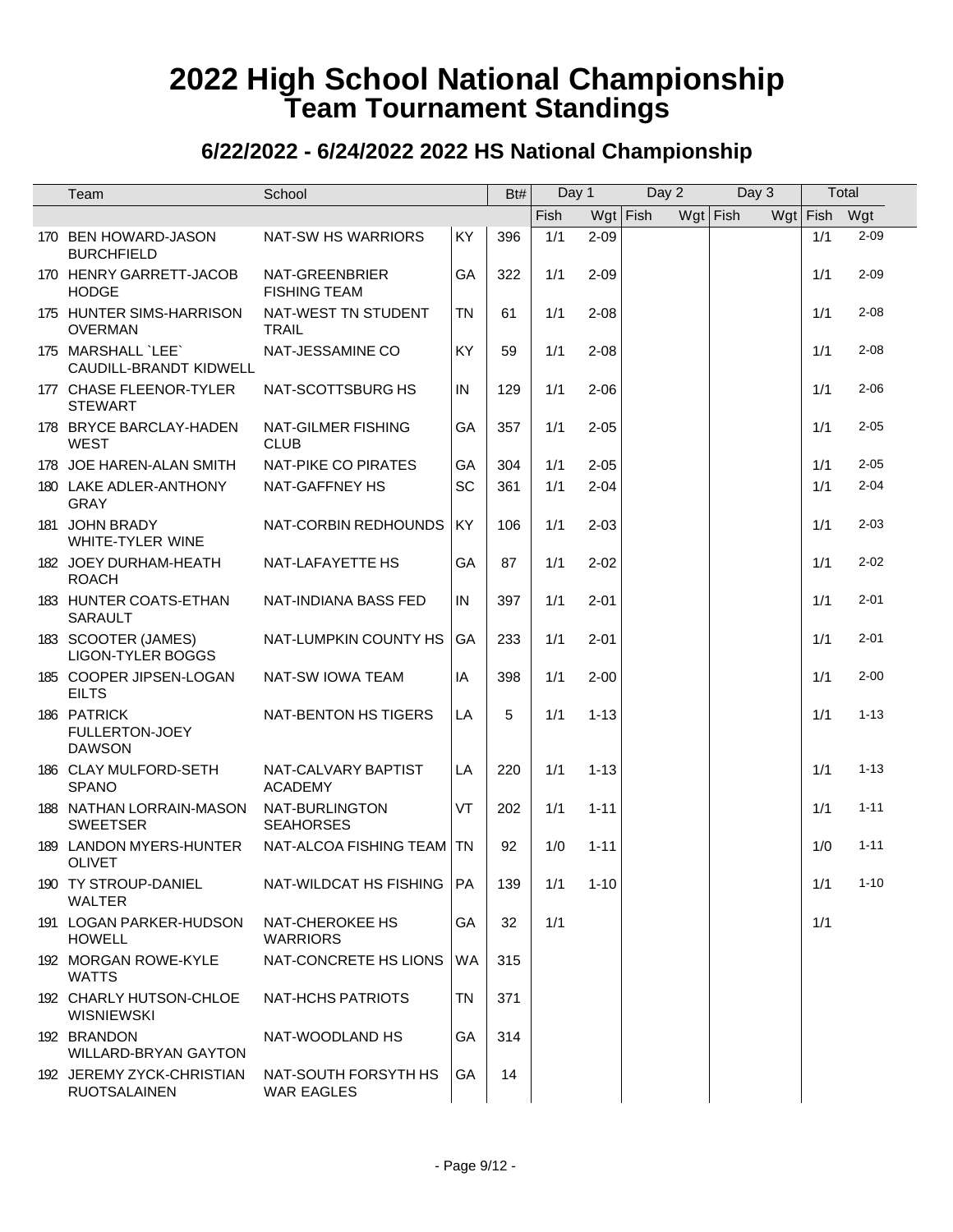| Team                                                       | School                                               |           | Bt# | Day 1 | Day 2      | Day 3    |              | Total |  |
|------------------------------------------------------------|------------------------------------------------------|-----------|-----|-------|------------|----------|--------------|-------|--|
|                                                            |                                                      |           |     | Fish  | $Wgt$ Fish | Wgt Fish | Wgt Fish Wgt |       |  |
| 192 STONE SMITH-BRODY<br><b>PAGE</b>                       | NAT-CAPTAIN SHREVE<br><b>GATORS</b>                  | LA        | 58  |       |            |          |              |       |  |
| 192 BRAXTON<br>HARDIE-PRESTON CREEL                        | NAT-HARRISONBURG<br><b>BULLDOGS</b>                  | LA        | 219 |       |            |          |              |       |  |
| 192 DAWSON<br>NORNBERG-GRACEE<br><b>NORNBERG</b>           | <b>NAT-LITTLE FALL</b><br><b>COMMUNITY HS FLYERS</b> | <b>MN</b> | 193 |       |            |          |              |       |  |
| 192 CONNOR GISLER-LUKE<br>ABEL                             | NAT-LAFAYETTE<br><b>CHRISTIAN COUGARS</b>            | GA        | 311 |       |            |          |              |       |  |
| 192 MACKENZIE<br>PAVIA-BREANNA TAYLOR                      | NAT-LEESBURG HS<br><b>JACKETS</b>                    | FL.       | 376 |       |            |          |              |       |  |
| 192 ELIJAH ADKINS-AUSTIN<br><b>CRISWELL</b>                | NAT-WAYNE COUNTY HS                                  | KY        | 44  |       |            |          |              |       |  |
| 192 LANDON DAY-DYLAN<br><b>MCLAREN</b>                     | NAT-LINCOLN CO HS                                    | <b>KY</b> | 81  |       |            |          |              |       |  |
| 192 HUNTER NEALE-CLAYTON NAT-LAKE WALES HS<br><b>KEENE</b> |                                                      | FL.       | 45  |       |            |          |              |       |  |
| 192 BRANDON BERRY-HUNTER NAT-HELENA HS<br><b>BRIGHT</b>    |                                                      | AL        | 46  |       |            |          |              |       |  |
| 192 WILL TRAVIS-COLTON<br><b>TIEFFER</b>                   | NAT-RAY CO EAGLES                                    | ΤN        | 254 |       |            |          |              |       |  |
| 192 STEVEN BRADY-DANIEL<br><b>MCCOY</b>                    | NAT-LAKE HAVASU HS                                   | AZ        | 82  |       |            |          |              |       |  |
| 192 BO HELMS-ETHAN PALMER NAT-BADIN BANDITS                |                                                      | <b>NC</b> | 3   |       |            |          |              |       |  |
| 192 COLTON RUDY-COLIN<br><b>RUDY</b>                       | NAT-SW IOWA TEAM                                     | IA        | 18  |       |            |          |              |       |  |
| 192 EMMA WILSON-WILL<br><b>KIMBROUGH</b>                   | NAT-ALEXANDER<br><b>COUGARS</b>                      | GA        | 102 |       |            |          |              |       |  |
| 192 GRANT LANEY-TREY<br><b>TROTTER</b>                     | NAT-FAIRVIEW AGGIES                                  | AL        | 348 |       |            |          |              |       |  |
| 192 COLTON<br><b>CLEVELAND-DEAN RICE</b>                   | NAT-CALHOUN YELLOW<br><b>JACKETS</b>                 | GA        | 297 |       |            |          |              |       |  |
| 192 PEYTON FORE-MASON<br><b>SUDERMANN</b>                  | <b>NAT-KICKBACK</b>                                  | KS        | 213 |       |            |          |              |       |  |
| 192 AYDEN GIDEON-ANNA<br><b>PEARSON</b>                    | NAT-UPPER TOMBIGBEE<br><b>TRAIL</b>                  | MS        | 389 |       |            |          |              |       |  |
| 192 TYLER SHELTON-CAIDEN<br><b>TANNER</b>                  | NAT-AHSBA.<br><b>CARTERSVILLE HS</b>                 | GA        | 364 |       |            |          |              |       |  |
| 192 DILLON<br>ROBERTSHAW-CODY<br><b>MILLER</b>             | NAT-SOUTHERN<br>COLORADO JR                          | <b>CO</b> | 132 |       |            |          |              |       |  |
| 192 KYLE KANNAWURF-LUKE<br><b>KARG</b>                     | NAT-OWENSVILLE<br>ANGLERS                            | MO.       | 343 |       |            |          |              |       |  |
| 192 SAM<br>SHIMABUKURO-MAXWELL<br><b>KANEKO</b>            | NAT-DELTA TEEN TEAM                                  | CA        | 127 |       |            |          |              |       |  |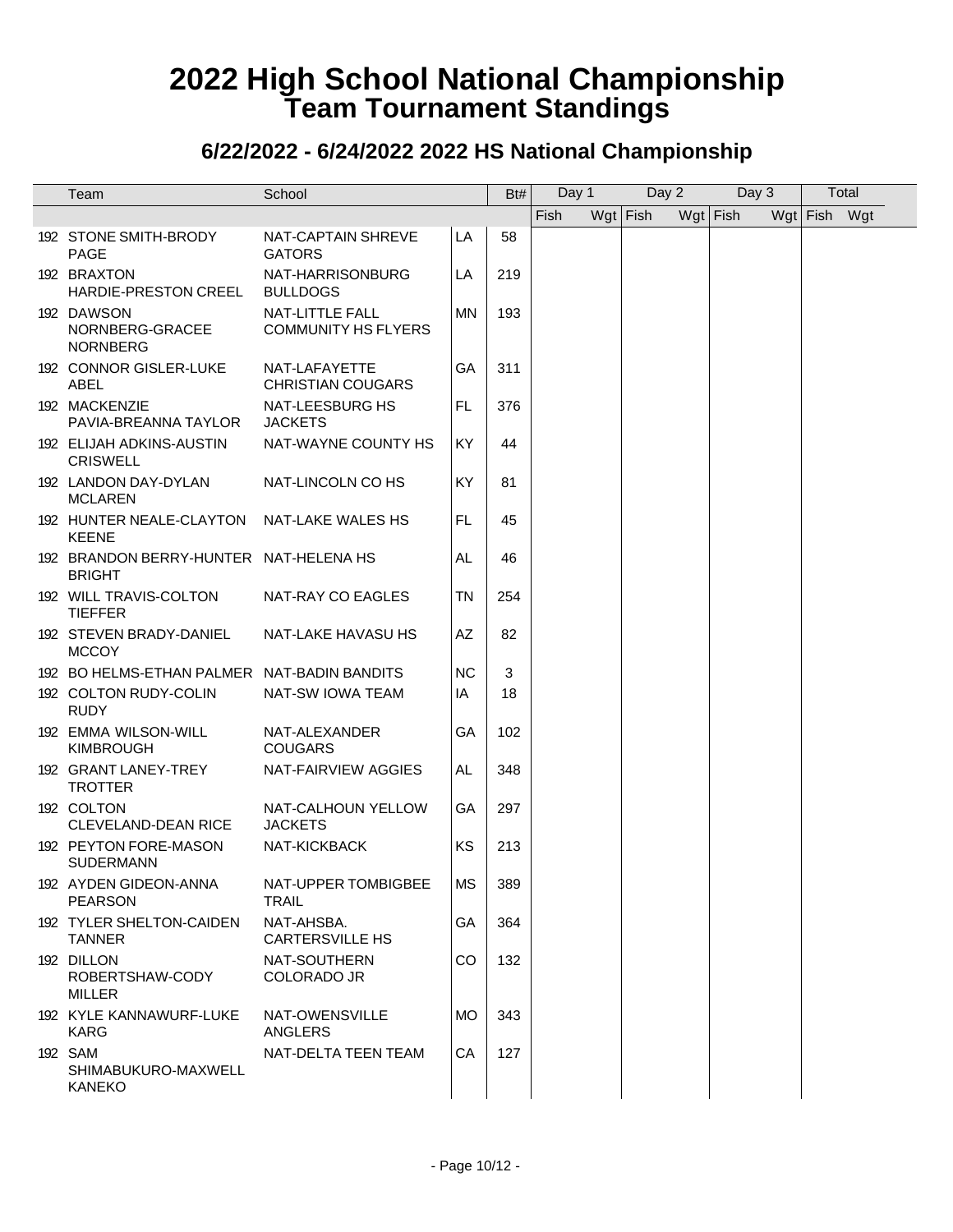### **6/22/2022 - 6/24/2022 2022 HS National Championship**

| Team                                                                           | School                                                        |           | Bt#            | Day 1 |            | Day 2 | Day 3      |              | Total |
|--------------------------------------------------------------------------------|---------------------------------------------------------------|-----------|----------------|-------|------------|-------|------------|--------------|-------|
|                                                                                |                                                               |           |                | Fish  | $Wgt$ Fish |       | $Wgt$ Fish | Wgt Fish Wgt |       |
| 192 MATTHEW JONES-MICAH<br><b>DARNELL</b>                                      | NAT-CALLOWAY CO HS<br><b>LAKERS</b>                           | KY        | 303            |       |            |       |            |              |       |
| 192 HUNTER<br>SHELTON-JORDAN<br><b>HAMPTON</b>                                 | NAT-TRIGG COUNTY<br><b>WILDCATS</b>                           | KY        | 174            |       |            |       |            |              |       |
| 192 LEVI KOHL-LANE ARGO                                                        | NAT-EDINBURG HS<br>WILDCATS                                   | IL        | 228            |       |            |       |            |              |       |
| 192 JACK<br>THOMPSON-PRESTON<br><b>FUTRELL</b>                                 | NAT-MARSHALL COUNTY                                           | KY        | 21             |       |            |       |            |              |       |
| 192 DANIEL<br>BIRMINGHAM-KADEN<br><b>POSEY</b>                                 | NAT-PICKENS ANGLERS<br><b>HS</b>                              | AL        | 67             |       |            |       |            |              |       |
| 192 JACOB HIEBSCH-JUSTIN<br><b>RODENBERG</b>                                   | NAT-EUREKA HS<br><b>WILDCATS</b>                              | <b>MO</b> | 403            |       |            |       |            |              |       |
| 192 AUSTIN HALL-HAGAN<br><b>MERRICK</b>                                        | NAT-LAKE CUMBERLAND<br>НS                                     | KY        | 353            |       |            |       |            |              |       |
| 192 TROY COX-ZANE RAVALIN                                                      | NAT-OAKDALE MUSTANGS                                          | CA        | 318            |       |            |       |            |              |       |
| 192 TAGGERT NISSEN-JADEN<br><b>BEETER</b>                                      | NAT-WEST FARGO<br><b>MUSTANGS</b>                             | <b>ND</b> | 124            |       |            |       |            |              |       |
| 192 WILL STEPHENS-LUCAS<br><b>WRAY</b>                                         | NAT-RUSSELL COUNTY HS   KY                                    |           | 201            |       |            |       |            |              |       |
| 192 TY KREIS-BRAEDEN<br><b>ANDERSON</b>                                        | NAT-GOTHENBURG<br><b>BASSMASTERS</b>                          | NE.       | 198            |       |            |       |            |              |       |
| 192 CARSON WILLIAMS-JAYCE NAT-MCCRACKEN<br><b>BRABOY</b>                       | <b>COUNTY MUSTANGS</b>                                        | KY        | $\overline{7}$ |       |            |       |            |              |       |
| 192 CALEB ANDREWS-MASON<br><b>SCOTT</b>                                        | NAT-7001881                                                   | LA        | 382            |       |            |       |            |              |       |
| 192 KARLEE<br>ROSALEZ-KAMRYN<br><b>ROSALEZ</b>                                 | NAT-FREEDOM FALCONS                                           | CA        | 122            |       |            |       |            |              |       |
| 192 WYATT CRONIN-LEVI<br><b>JILLSON</b>                                        | NAT-BRAINERD<br><b>WARRIORS</b>                               | ΜN        | 335            |       |            |       |            |              |       |
| 192 CLIFFORD STILL-CALEB<br>GODSON                                             | NAT-NORTH AUGUSTA                                             | SC        | 215            |       |            |       |            |              |       |
| 192 JARED FERGE-LOGAN<br><b>GILBERT</b>                                        | NAT-WEST TN TRAIL                                             | TN        | 196            |       |            |       |            |              |       |
| 192 KODY SCHROEDER-ERIC<br><b>WELSCHER</b>                                     | NAT-CALEDONIA HIGH<br><b>SCHOOL WARRIORS</b>                  | <b>MN</b> | 6              |       |            |       |            |              |       |
| 192 BRADY TUCKER-BRISE<br><b>HAZELTON</b>                                      | NAT-HUNTINGTON HS RED<br><b>DEVILS</b>                        | TX.       | 71             |       |            |       |            |              |       |
| Total Teams:<br>236<br>Daily Big Bass<br>$6 - 15$<br>Tournament Big Sack 18-08 | <b>FALLON CLEPPER-WYATT FORD</b><br>FALLON CLEPPER-WYATT FORD |           |                |       |            |       |            |              |       |
| Tot. Fish Caught:<br>446                                                       | Tot. Limits:<br>105                                           |           |                |       |            |       |            |              |       |

Tot. Fish Released: 417 93% Tot. Blanks: 45